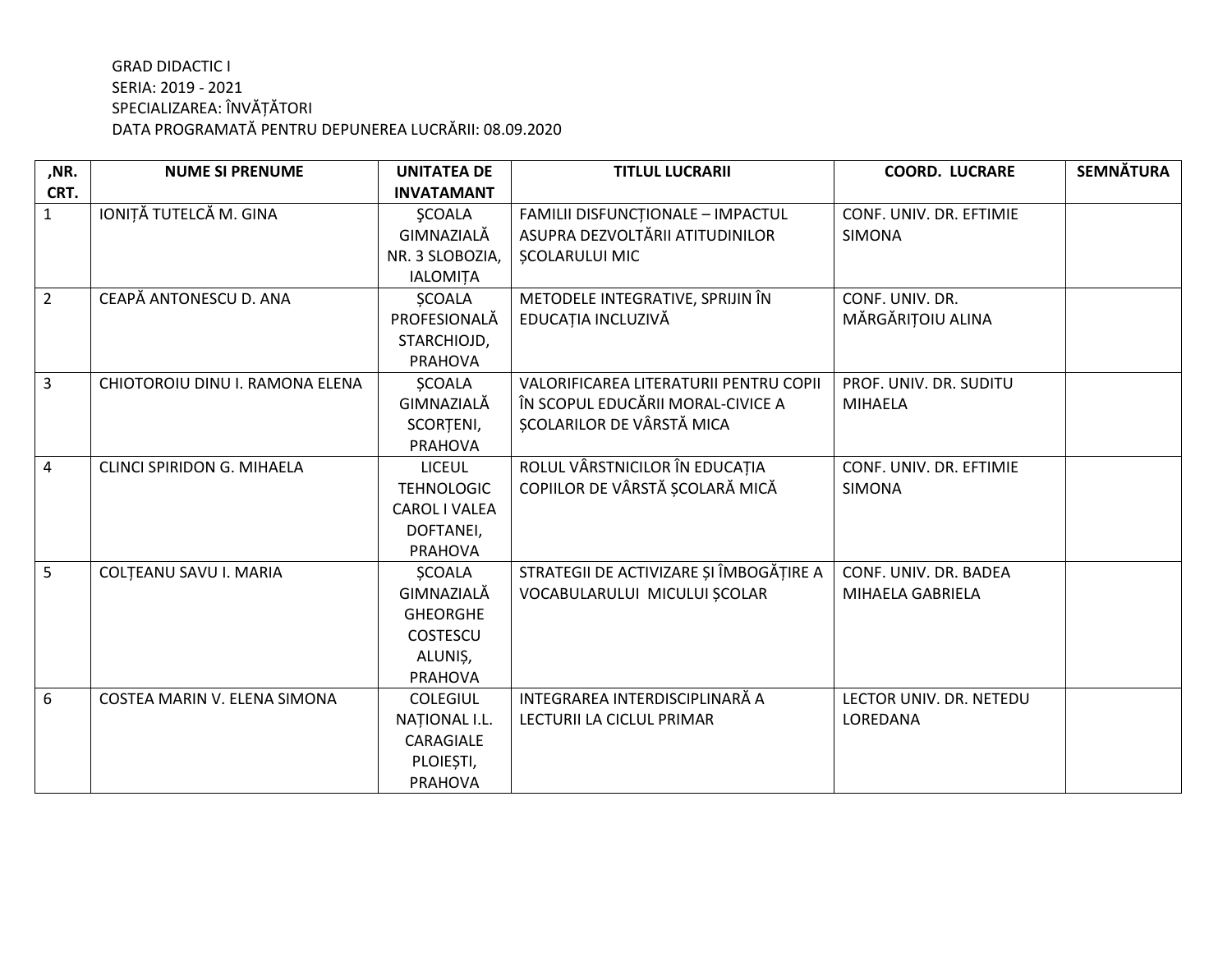| $\overline{7}$ | DASCĂLU MANASIA D. ANCA         | <b>SCOALA</b>    | FACTORI CE INFLUENȚEAZĂ FORMAREA     | CONF. UNIV. DR. EFTIMIE |
|----------------|---------------------------------|------------------|--------------------------------------|-------------------------|
|                | <b>FLORENTINA</b>               | GIMNAZIALĂ       | VALORILOR MORALE LA SCOLARII MICI    | <b>SIMONA</b>           |
|                |                                 | <b>GEORGE</b>    |                                      |                         |
|                |                                 | <b>COSBUC</b>    |                                      |                         |
|                |                                 | PLOIEȘTI,        |                                      |                         |
|                |                                 | <b>PRAHOVA</b>   |                                      |                         |
| 8              | DRAGOMIR OLTEANU I. VASILICA    | <b>ŞCOALA</b>    | FORMAREA DEPRINDERILOR DE MUNCĂ      | CONF. UNIV. DR. SAFTA   |
|                | <b>ALINA</b>                    | GIMNAZIALĂ       | INDEPENDENTĂ ÎN CONDIȚIILE           | <b>CRISTINA</b>         |
|                |                                 | <b>BABA ANA,</b> | ÎNVĂȚĂMÂNTULUI SIMULTAN              |                         |
|                |                                 | <b>PRAHOVA</b>   |                                      |                         |
| 9              | DUMITRACHE ALUPEI M. IONELA     | <b>SCOALA</b>    | STRATEGII ȘI DEMERSURI DE DEZVOLTARE | CONF. UNIV. DR. EFTIMIE |
|                | <b>ADRIANA</b>                  | GIMNAZIALĂ       | A CREATIVITĂȚII ȘCOLARULUI MIC ÎN    | <b>SIMONA</b>           |
|                |                                 | <b>NICOLAE</b>   | <b>CADRUL ORELOR DE AVAP</b>         |                         |
|                |                                 | <b>BĂLCESCU</b>  |                                      |                         |
|                |                                 | PLOIEȘTI,        |                                      |                         |
|                |                                 | <b>PRAHOVA</b>   |                                      |                         |
| 10             | DUMITRU NECULA I. AURELIA       | <b>SCOALA</b>    | ROLUL SANCȚIUNILOR ȘI AL             | CONF. UNIV. DR. SAFTA   |
|                |                                 | GIMNAZIALĂ       | RECOMPENSELOR ÎN EDUCAȚIA            | <b>CRISTINA</b>         |
|                |                                 | MIHAI VODĂ       | <b>SCOLARULUI DIN CICLUL PRIMAR</b>  |                         |
|                |                                 | PLEAŞA,          |                                      |                         |
|                |                                 | <b>PRAHOVA</b>   |                                      |                         |
| 11             | FULGANU BERCIU I. MIHAELA       | <b>ŞCOALA</b>    | CONTRIBUȚIA LECTURII LA DEZVOLTAREA  | PROF. UNIV. DR. VASILE  |
|                |                                 | GIMNAZIALĂ       | MORALĂ A ELEVILOR DIN ÎNVĂȚĂMÂNTUL   | <b>CRISTIAN</b>         |
|                |                                 | POSEȘTII -       | PRIMAR                               |                         |
|                |                                 | PĂMÂNTENI,       |                                      |                         |
|                |                                 | <b>PRAHOVA</b>   |                                      |                         |
| 12             | GOIA FAZACAȘ C. FLORINA DANIELA | <b>ŞCOALA</b>    | SOCIALIZAREA ȘCOLARILOR MICI PRIN    | PROF. UNIV. DR. VASILE  |
|                |                                 | GIMNAZIALĂ       | ACTIVITĂȚI EXTRAȘCOLARE              | <b>CRISTIAN</b>         |
|                |                                 | RADU TUDORAN     |                                      |                         |
|                |                                 | BLEJOI,          |                                      |                         |
|                |                                 | <b>PRAHOVA</b>   |                                      |                         |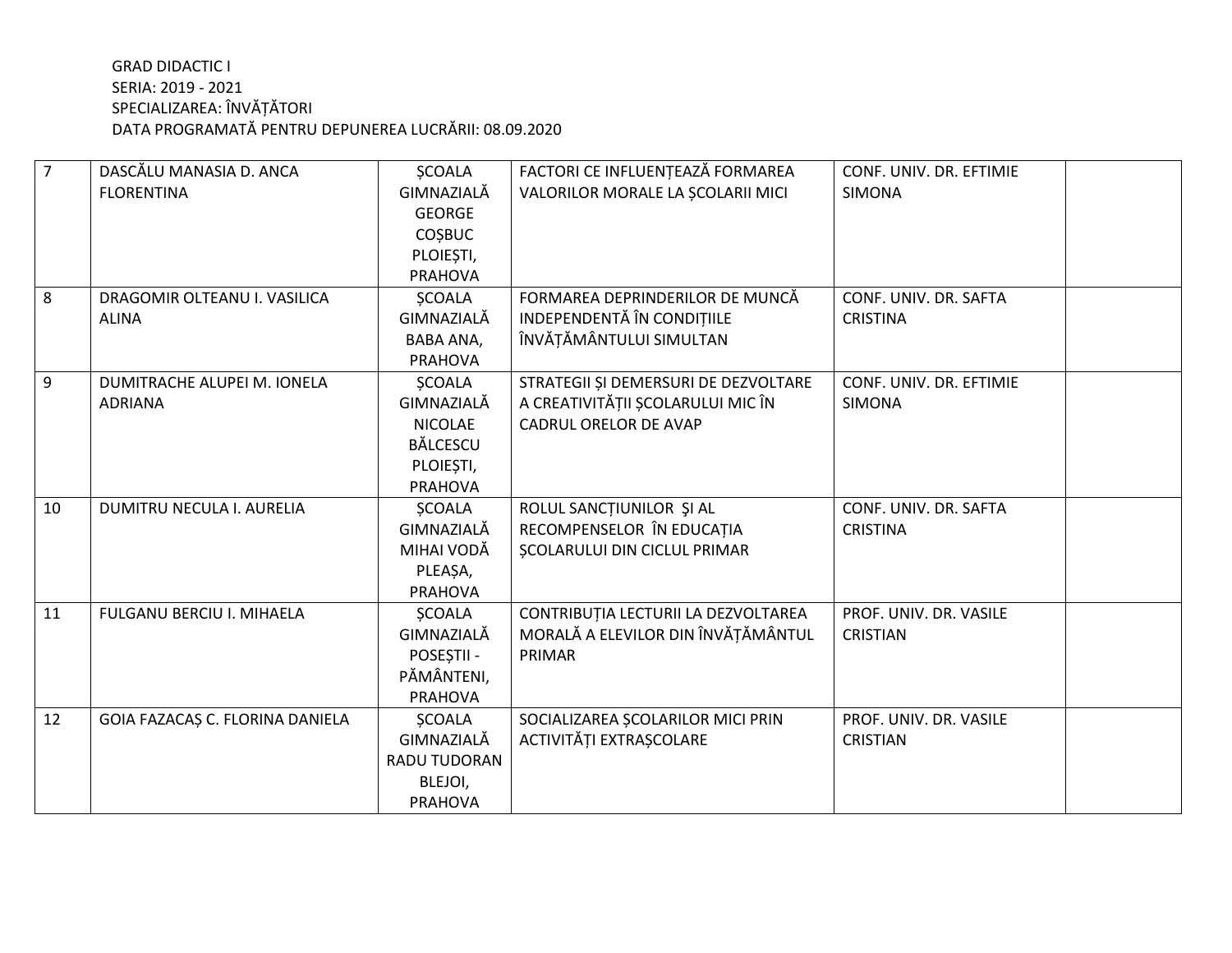| 13 | <b>GRANCEA OBOGEANU D. CARMEN</b> | <b>COLEGIUL</b>      | COLABORAREA SCOALĂ - FAMILIE ÎN        | CONF. UNIV. DR. SAFTA        |  |
|----|-----------------------------------|----------------------|----------------------------------------|------------------------------|--|
|    | MĂDĂLINA                          | <b>NATIONAL I.L.</b> | CONTEXTUL INCLUZIUNII COPIILOR CU      | <b>CRISTINA</b>              |  |
|    |                                   | CARAGIALE            | TULBURĂRI DE COMPORTAMENT: ÎNTRE       |                              |  |
|    |                                   | PLOIEȘTI,            | OBSTACOLE, RISCURI ȘI FACTORI DE       |                              |  |
|    |                                   | <b>PRAHOVA</b>       | REUȘITĂ                                |                              |  |
| 14 | <b>IORDACHE NEAGU S. MARIETA</b>  | <b>SCOALA</b>        | PARTICULARITĂȚI ALE FORMĂRII STIMEI DE | CONF. UNIV. DR. SAFTA        |  |
|    |                                   | GIMNAZIALĂ           | SINE LA SCOLARUL MIC ȘI ROLUL          | <b>CRISTINA</b>              |  |
|    |                                   | ION IONESCU          | ÎNVĂȚĂTORULUI ÎN FORMAREA EI           |                              |  |
|    |                                   | <b>VALEA</b>         |                                        |                              |  |
|    |                                   | CĂLUGĂREASCĂ         |                                        |                              |  |
|    |                                   | , PRAHOVA            |                                        |                              |  |
| 15 | MIHAI ANTON I. ANA                | <b>SCOALA</b>        | STIMULAREA CREATIVITĂȚII ELEVILOR DIN  | CONF. UNIV. DR. BADEA        |  |
|    |                                   | GIMNAZIALĂ           | CICLUL PRIMAR PRIN ORELE DE LIMBA ȘI   | MIHAELA GABRIELA             |  |
|    |                                   | <b>INV. NICOLAE</b>  | LITERATURA ROMÂNĂ                      |                              |  |
|    |                                   | DINU,                |                                        |                              |  |
|    |                                   | DUMBRAVA,            |                                        |                              |  |
|    |                                   | PRAHOVA              |                                        |                              |  |
| 16 | MIU RĂDOI N. AURELIA LUCICA       | <b>LICEUL</b>        | CONTRIBUȚIA LECTURII ÎN DEZVOLTAREA    | LECTOR UNIV. DR. ISPAS LUCIA |  |
|    |                                   | <b>TEORETIC</b>      | COMUNICĂRII LA ELEVII DIN CICLUL       |                              |  |
|    |                                   | <b>AUREL VLAICU</b>  | PRIMAR                                 |                              |  |
|    |                                   | BREAZA,              |                                        |                              |  |
|    |                                   | <b>PRAHOVA</b>       |                                        |                              |  |
| 17 | MORARU A. AUREL GEORGE            | <b>ŞCOALA</b>        | INSTRUMENTE DIGITALE FOLOSITE ÎN       | CONF. UNIV. DR. BADEA        |  |
|    |                                   | GIMNAZIALĂ           | PROCESUL EDUCATIV AL SCOLARULUI MIC    | MIHAELA GABRIELA             |  |
|    |                                   | <b>STEFESTI,</b>     |                                        |                              |  |
|    |                                   | <b>PRAHOVA</b>       |                                        |                              |  |
| 18 | MORARU V. MARIA ROXANA            | <b>SCOALA</b>        | EFECTELE PLECĂRII PĂRINȚILOR LA MUNCĂ  | CONF. UNIV. DR. SAFTA        |  |
|    |                                   | GIMNAZIALĂ           | ÎN STRĂINĂTATE ASUPRA DEZVOLTĂRII      | <b>CRISTINA</b>              |  |
|    |                                   | ION IONESCU          | COGNITIVE A SCOLARULUI MIC             |                              |  |
|    |                                   | <b>VALEA</b>         |                                        |                              |  |
|    |                                   | CĂLUGĂREASCĂ         |                                        |                              |  |
|    |                                   | , PRAHOVA            |                                        |                              |  |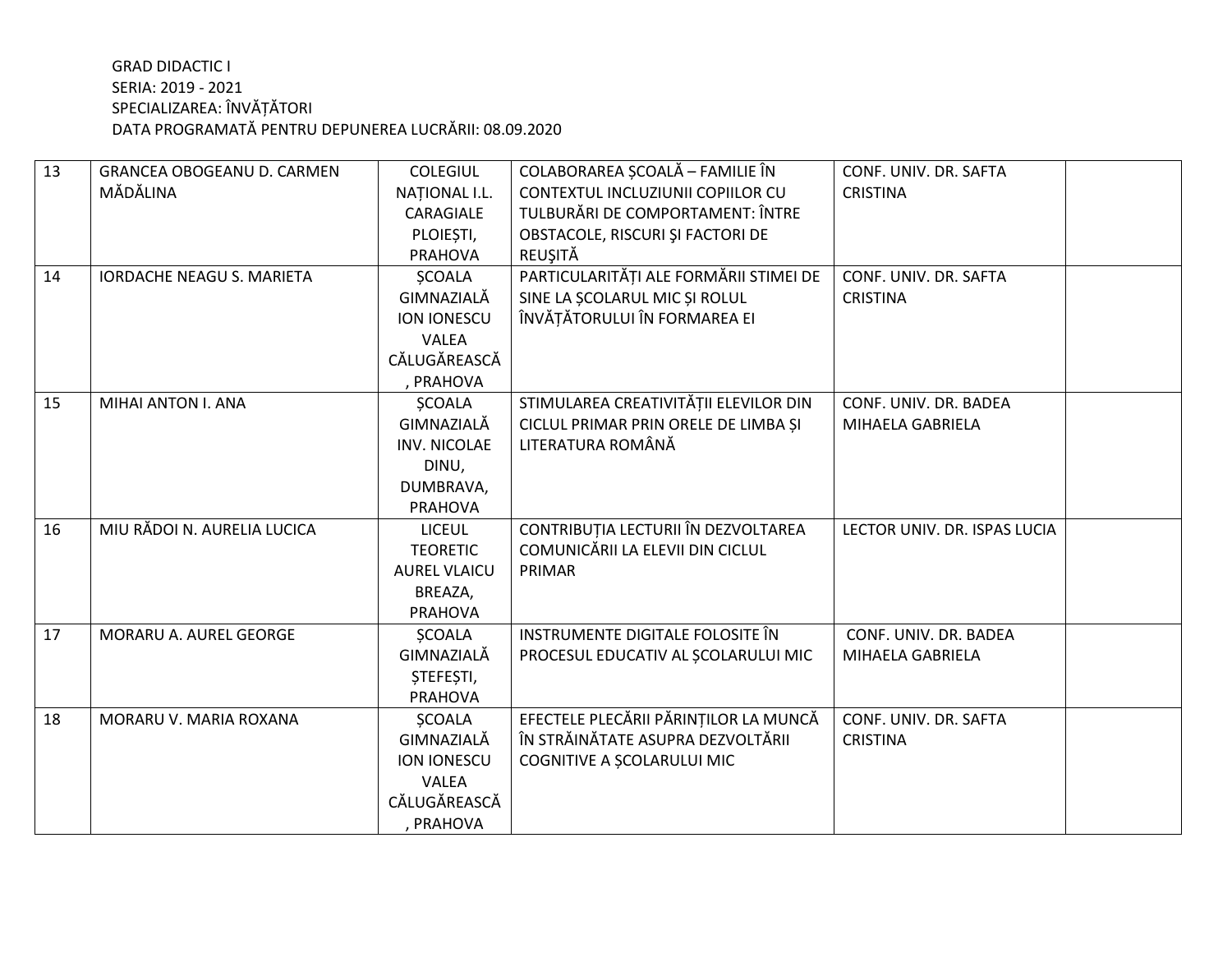| 19 | PANAIT MARCU P. ELENA LOREDANA | <b>SCOALA</b>       | STRESUL ORGANIZAȚIONAL - EFECTE      | CONF. UNIV. DR. SAFTA          |
|----|--------------------------------|---------------------|--------------------------------------|--------------------------------|
|    |                                | GIMNAZIALĂ          | ASUPRA ACTIVITĂȚII DIDACTICE         | <b>CRISTINA</b>                |
|    |                                | MĂNECIU             |                                      |                                |
|    |                                | PĂMÂNTENI,          |                                      |                                |
|    |                                | <b>PRAHOVA</b>      |                                      |                                |
| 20 | PASCU POPA G. SIMONA GEORGETA  | <b>COLEGIUL</b>     | EDUCAȚIA ECOLOGICĂ PRIN ACTIVITĂȚI   | CONF. UNIV. DR. EFTIMIE        |
|    |                                | <b>MIHAIL</b>       | EXTRACURRICULARE. IMPACTUL ASUPRA    | <b>SIMONA</b>                  |
|    |                                | CANTACUZINO         | DEZVOLTĂRII ȘCOLARILOR MICI          |                                |
|    |                                | SINAIA,             |                                      |                                |
|    |                                | <b>PRAHOVA</b>      |                                      |                                |
| 21 | RISTEA VASILACHE S. GEORGIANA  | <b>LICEUL</b>       | DEZVOLTAREA CAPACITĂȚII DE           | PROF. UNIV. DR. VASILE         |
|    | LAURA                          | <b>TEORETIC</b>     | AUTOEVALUARE LA SCOLARUL MIC         | <b>CRISTIAN</b>                |
|    |                                | <b>AUREL VLAICU</b> |                                      |                                |
|    |                                | BREAZA,             |                                      |                                |
|    |                                | <b>PRAHOVA</b>      |                                      |                                |
| 22 | SĂLCIANU DINU A. MIRELA        | <b>ŞCOALA</b>       | EFECTELE NEGATIVE ALE MIGRATIEI      | CONF. UNIV. DR. EFTIMIE        |
|    |                                | GIMNAZIALĂ          | PĂRINȚILOR ASUPRA DEZVOLTĂRII SOCIO- | <b>SIMONA</b>                  |
|    |                                | NICOLAE IORGA       | EMOȚIONALE A ȘCOLARULUI MIC          |                                |
|    |                                | PLOIEȘTI,           |                                      |                                |
|    |                                | <b>PRAHOVA</b>      |                                      |                                |
| 23 | SPĂTARU PINTILIE C. CARMINA    | <b>ŞCOALA</b>       | ACTIVITĂȚI SPECIFICE FORMĂRII        | <b>INSPECTOR MATEI CORALIA</b> |
|    |                                | GIMNAZIALĂ          | CONCEPTULUI DE NUMĂR NATURAL LA      |                                |
|    |                                | <b>GEORGE EMIL</b>  | <b>ȘCOLARUL MIC</b>                  |                                |
|    |                                | PALADE              |                                      |                                |
|    |                                | PLOIEȘTI,           |                                      |                                |
|    |                                | <b>PRAHOVA</b>      |                                      |                                |
| 24 | STAN CHIVU G. ELENA SILVANA    | <b>SCOALA</b>       | METODE DE REALIZARE INTERDICIPLINARĂ | CONF. UNIV. DR. SAFTA          |
|    |                                | GIMNAZIALĂ          | A EDUCAȚIEI TEHNOLOGICE ÎN           | <b>CRISTINA</b>                |
|    |                                | I.A.                | ÎNVĂȚĂMÂNTUL PRIMAR                  |                                |
|    |                                | BASSARABESCU        |                                      |                                |
|    |                                | PLOIEȘTI,           |                                      |                                |
|    |                                | <b>PRAHOVA</b>      |                                      |                                |